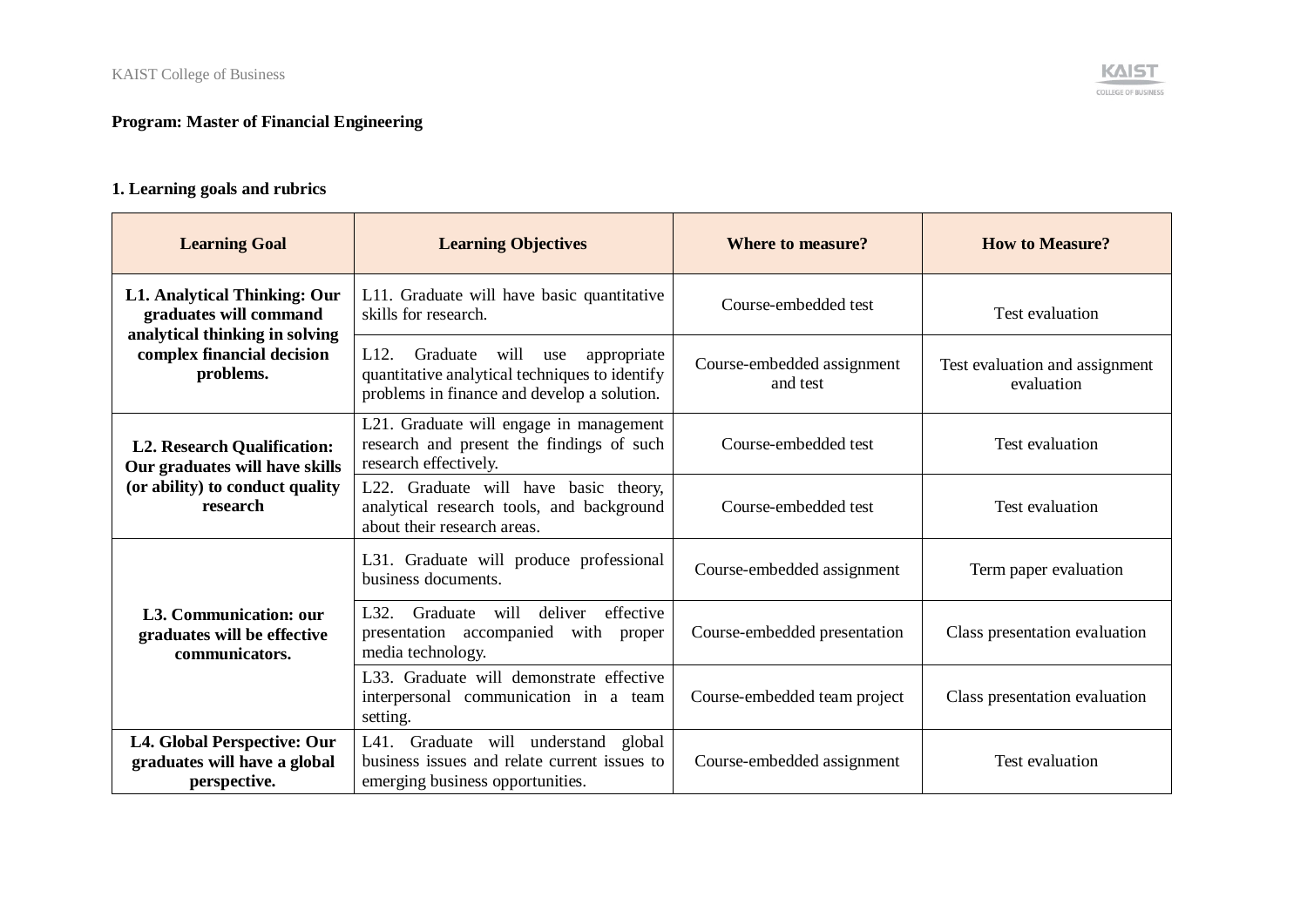

| L42.<br>Graduate<br>have<br>- W1ll<br>Οt<br>command<br>business English or other language of global $\perp$<br>tinancial markets. | Class participation and Test (OPI) $\vert$<br>evaluation | Class participation evaluation and<br>Test (OPI) evaluation |
|-----------------------------------------------------------------------------------------------------------------------------------|----------------------------------------------------------|-------------------------------------------------------------|
|-----------------------------------------------------------------------------------------------------------------------------------|----------------------------------------------------------|-------------------------------------------------------------|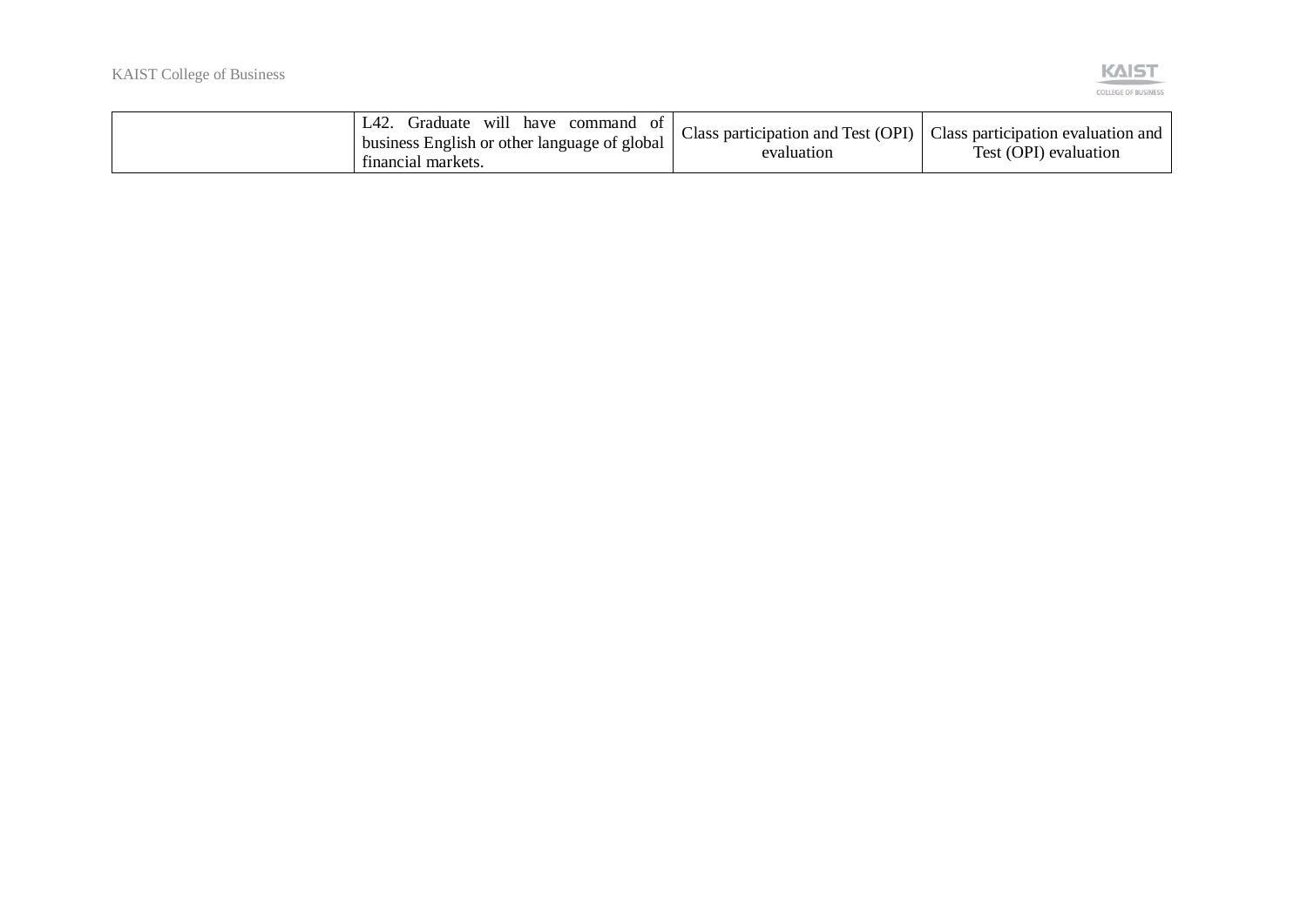

## **2. Rubric to assess achievements of learning objectives**

| L1. Analytical Thinking: Our graduates will command analytical thinking in solving complex financial decision problems. |                                                                                                                                                                                                             |                                                                                                                                                                                                                                       |                                                                                                                                                                                                                         |  |  |  |
|-------------------------------------------------------------------------------------------------------------------------|-------------------------------------------------------------------------------------------------------------------------------------------------------------------------------------------------------------|---------------------------------------------------------------------------------------------------------------------------------------------------------------------------------------------------------------------------------------|-------------------------------------------------------------------------------------------------------------------------------------------------------------------------------------------------------------------------|--|--|--|
| L11. Graduate will have basic quantitative skills for research.                                                         |                                                                                                                                                                                                             |                                                                                                                                                                                                                                       |                                                                                                                                                                                                                         |  |  |  |
|                                                                                                                         | <b>Performance Level</b>                                                                                                                                                                                    |                                                                                                                                                                                                                                       |                                                                                                                                                                                                                         |  |  |  |
| <b>Traits</b>                                                                                                           | 1 (Fails to meet expectations)                                                                                                                                                                              | 2 (Meets expectations)                                                                                                                                                                                                                | <b>3 (Exceeds expectations)</b>                                                                                                                                                                                         |  |  |  |
| 1. Logic and organization                                                                                               | Arguments are poorly organized, do<br>not flow well, and are hard to follow.                                                                                                                                | Most but not all of the arguments are<br>well organized, flow logically, and<br>are easy to follow.                                                                                                                                   | All arguments are well organized,<br>flow logically, and are easy to<br>follow.                                                                                                                                         |  |  |  |
| Identification<br>of<br>2.<br>research<br>problems                                                                      | Neglects to identify case issues;<br>recounts facts of case with little<br>analysis                                                                                                                         | Clearly identifies the key issues in<br>and<br>demonstrates<br>the<br>case<br>understanding of the research issues                                                                                                                    | Develops<br>well-integrated<br>a<br>statement of the complex research<br>issues                                                                                                                                         |  |  |  |
| 3 Effective literature search skills                                                                                    | N <sub>o</sub><br>literature<br>used<br>of<br>$\alpha$<br>inappropriate web-based sources;<br>not<br>from<br>are<br>come<br>sources<br>professional literature; sources are<br>not current and/or relevant. | Uses more than one research source<br>but demonstrates no attempt to<br>incorporate current information;<br>most sources are authoritative or<br>come from professional literature;<br>sources are generally current and<br>relevant. | Uses multiple research sources and<br>makes effective use of current and<br>reliable information; sources are<br>authoritative or come from the<br>professional<br>literature;<br>includes<br>current relevant sources. |  |  |  |
| 4. Application of quantitative tools                                                                                    | Misuses quantitative analysis tools,<br>concepts, and techniques                                                                                                                                            | Appropriately quantitative analysis<br>tools, concepts, and techniques                                                                                                                                                                | Shows strong understanding and<br>application of quantitative analysis<br>tools, concepts, and techniques                                                                                                               |  |  |  |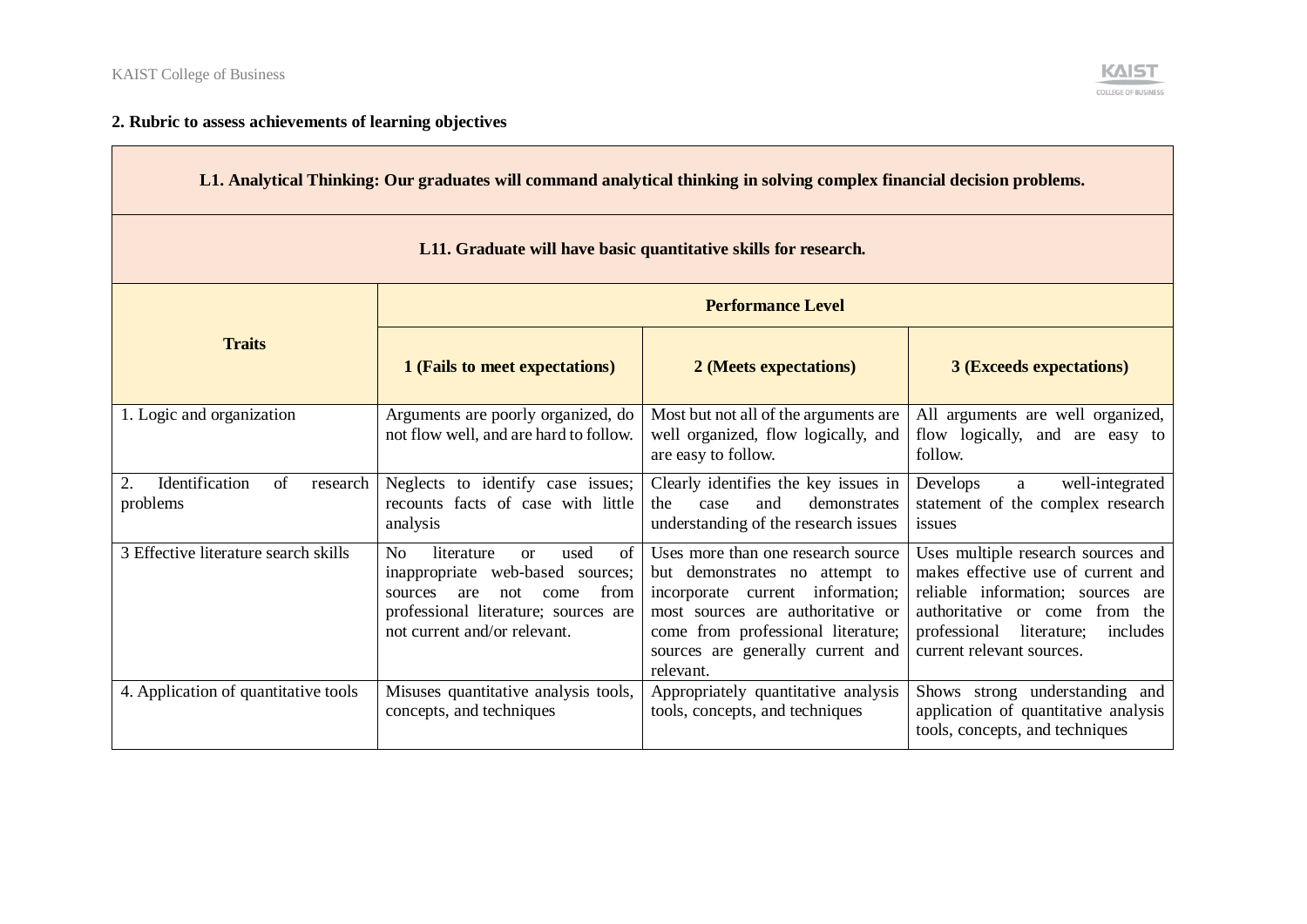

| 5. Consistent conclusions | No. | 0r | very | weak | connection 1                     | Reasonable                                                                                              | connection between | Very |                     | strong connection between |  |
|---------------------------|-----|----|------|------|----------------------------------|---------------------------------------------------------------------------------------------------------|--------------------|------|---------------------|---------------------------|--|
|                           |     |    |      |      | between analysis and conclusions | analysis and conclusions; there may   analysis and conclusions; there are  <br>be minor inconsistencies |                    |      | no inconsistencies. |                           |  |
|                           |     |    |      |      |                                  |                                                                                                         |                    |      |                     |                           |  |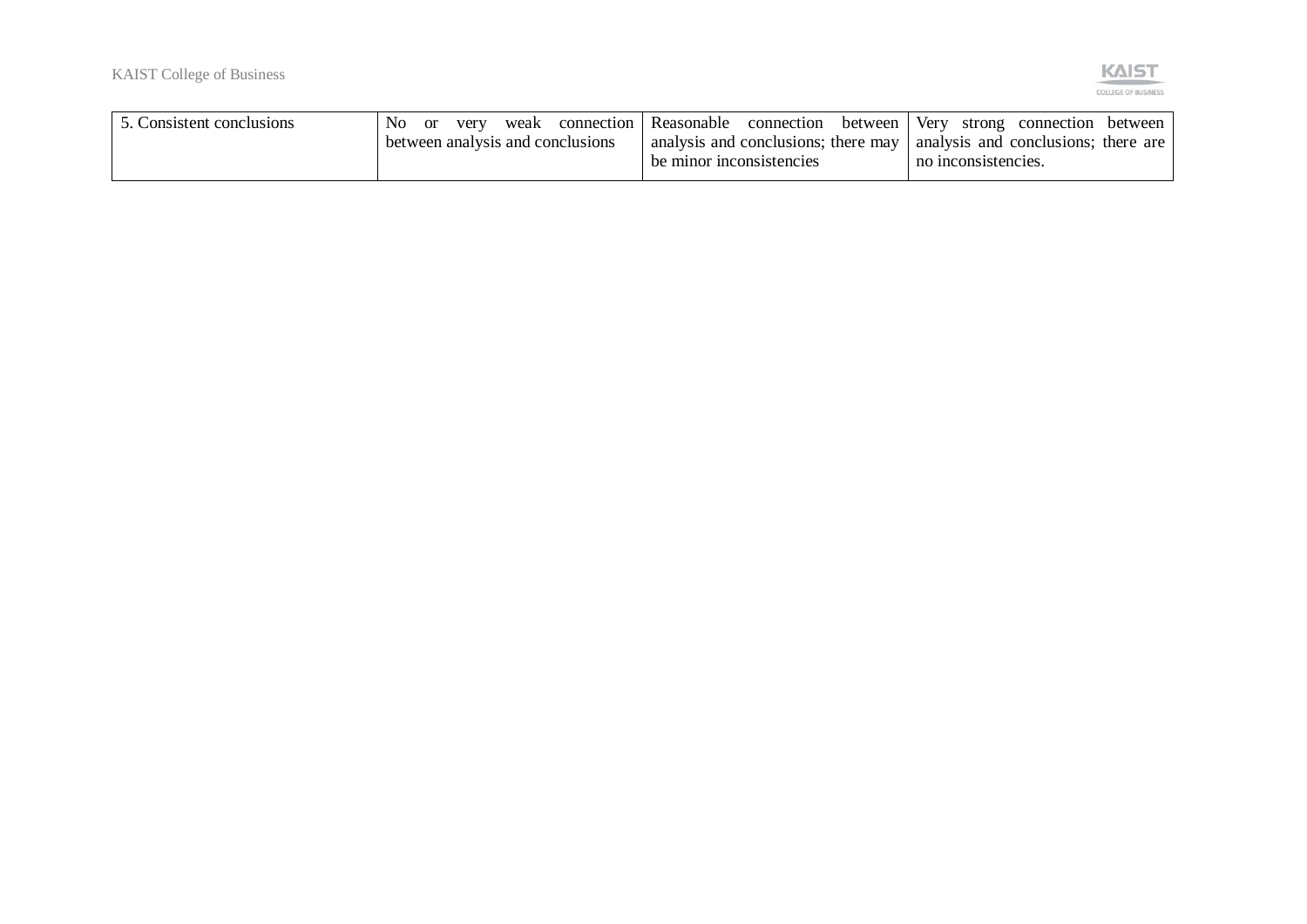

| L1. Analytical Thinking: Our graduates will command analytical thinking in solving complex financial decision problems.       |                                                                                                                  |                                                                                                                                      |                                                                                                                                                                  |  |  |
|-------------------------------------------------------------------------------------------------------------------------------|------------------------------------------------------------------------------------------------------------------|--------------------------------------------------------------------------------------------------------------------------------------|------------------------------------------------------------------------------------------------------------------------------------------------------------------|--|--|
| L12. Graduate will use appropriate quantitative analytical techniques to identify problems in finance and develop a solution. |                                                                                                                  |                                                                                                                                      |                                                                                                                                                                  |  |  |
|                                                                                                                               | <b>Performance Level</b>                                                                                         |                                                                                                                                      |                                                                                                                                                                  |  |  |
| <b>Traits</b>                                                                                                                 | 1 (Fails to meet expectations)                                                                                   | 2 (Meets expectations)                                                                                                               | <b>3 (Exceeds expectations)</b>                                                                                                                                  |  |  |
| 1 Quantitative knowledge                                                                                                      | little understanding<br>Shows<br>of<br>quantitative knowledge                                                    | Shows solid understanding<br>of<br>quantitative knowledge                                                                            | Shows through grasp of quantitative<br>knowledge                                                                                                                 |  |  |
| 2. Application of quantitative<br>analytical Tools                                                                            | Misuses quantitative analysis tools,<br>concepts, and techniques                                                 | Appropriately quantitative analysis<br>tools, concepts, and techniques                                                               | Shows strong understanding and<br>application of quantitative analysis<br>tools, concepts, and techniques                                                        |  |  |
| 3. Application of financial<br>analysis                                                                                       | Fails to incorporate financials into<br>case analysis or shows only limited<br>attempts to understand financials | Shows knowledge of ratios and trend<br>analysis;<br>demonstrates<br>understanding of<br>firm's financial standing                    | Applies ratios and trend analysis to<br>develop sound judgments about<br>company situation and prospects;<br>financial<br>presents<br>analysis<br>professionally |  |  |
| 4. Identification of case<br>problems/issues                                                                                  | Neglects to identify case issues;<br>recounts facts of case with little<br>analysis                              | Clearly identifies the key issues in<br>and<br>the<br>case<br>demonstrates<br>understanding<br>of<br>company's<br>decision situation | Develops<br>well-integrated<br>a<br>statement of the complex issues of<br>and<br>demonstrates<br>the<br>case<br>understanding of situation                       |  |  |
| 5. Generation of alternatives                                                                                                 | infeasible<br>Identifies<br>weak<br>$\alpha$<br>alternatives with little attention to<br>case issues             | Generates 2 or 3 feasible alternatives<br>for resolving the key issues of the<br>case                                                | Develops 2 or 3<br>insightful<br>alternatives for resolving the issues;<br>offers specificity and originality                                                    |  |  |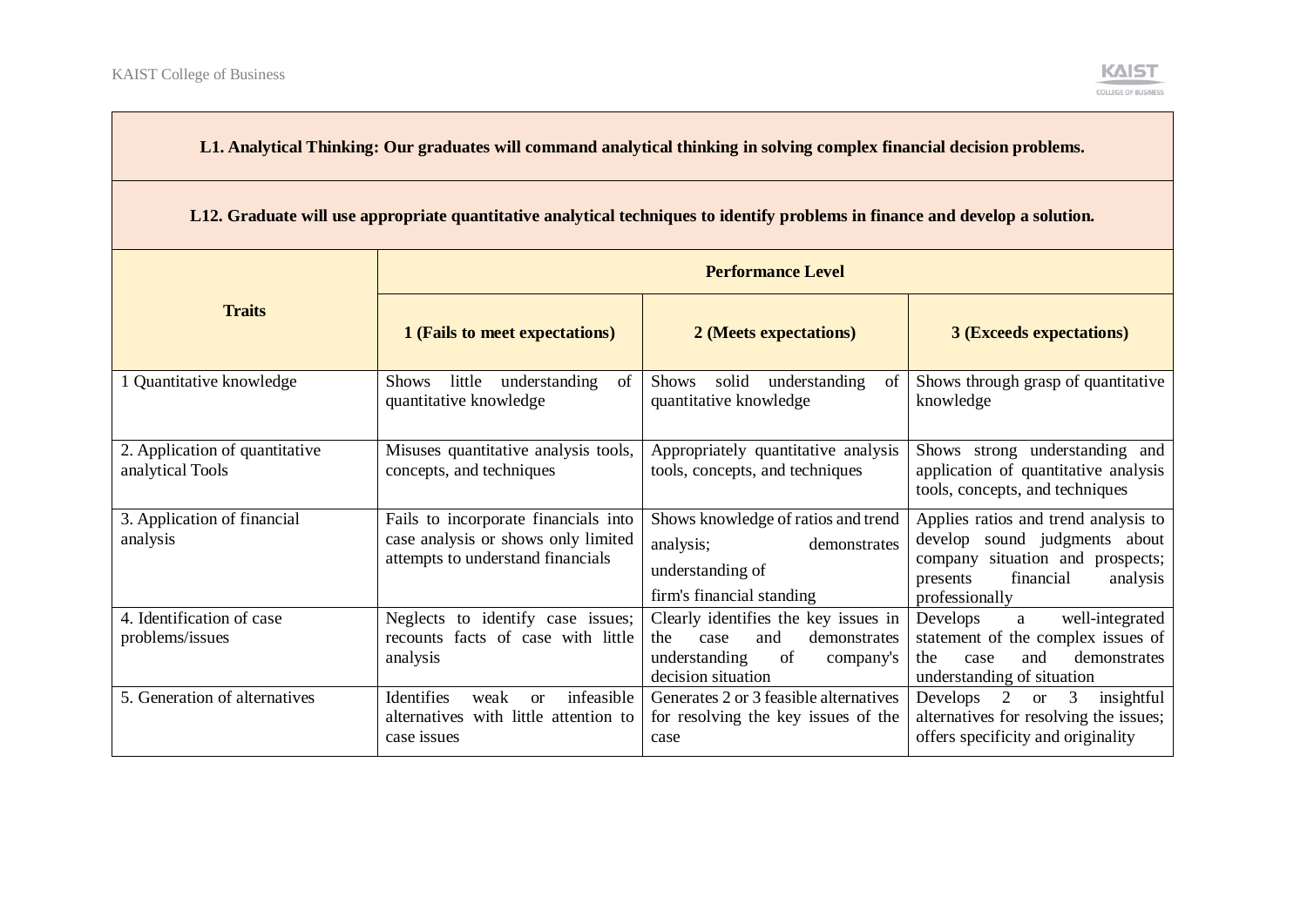

| 6. Recommendations | Offers weak recommendations or Provides                              |                                                                          | well-reasoned Integrates alternatives into a well- |
|--------------------|----------------------------------------------------------------------|--------------------------------------------------------------------------|----------------------------------------------------|
|                    |                                                                      | pays little attention to addressing recommendations that follow from     | developed action plan; offers                      |
|                    | case issues                                                          | the preceding analysis and clearly                                       | specificity,<br>priorities,<br>and                 |
|                    |                                                                      | address case issues; no surprises                                        | sequencing of actions                              |
| 7. Solutions       |                                                                      | Shows little attention to presenting   Provides good arguments backed up | Provides strong rationale and                      |
|                    |                                                                      | sound arguments or backing up ideas   with quantitative knowledge,       | convincing arguments backed up                     |
|                    | with analysis; offers "I think"   analysis, and persuasive rationale |                                                                          | with                                               |
|                    | statements                                                           |                                                                          | quantitative knowledge,<br>analysis,               |
|                    |                                                                      |                                                                          | and persuasive rationale                           |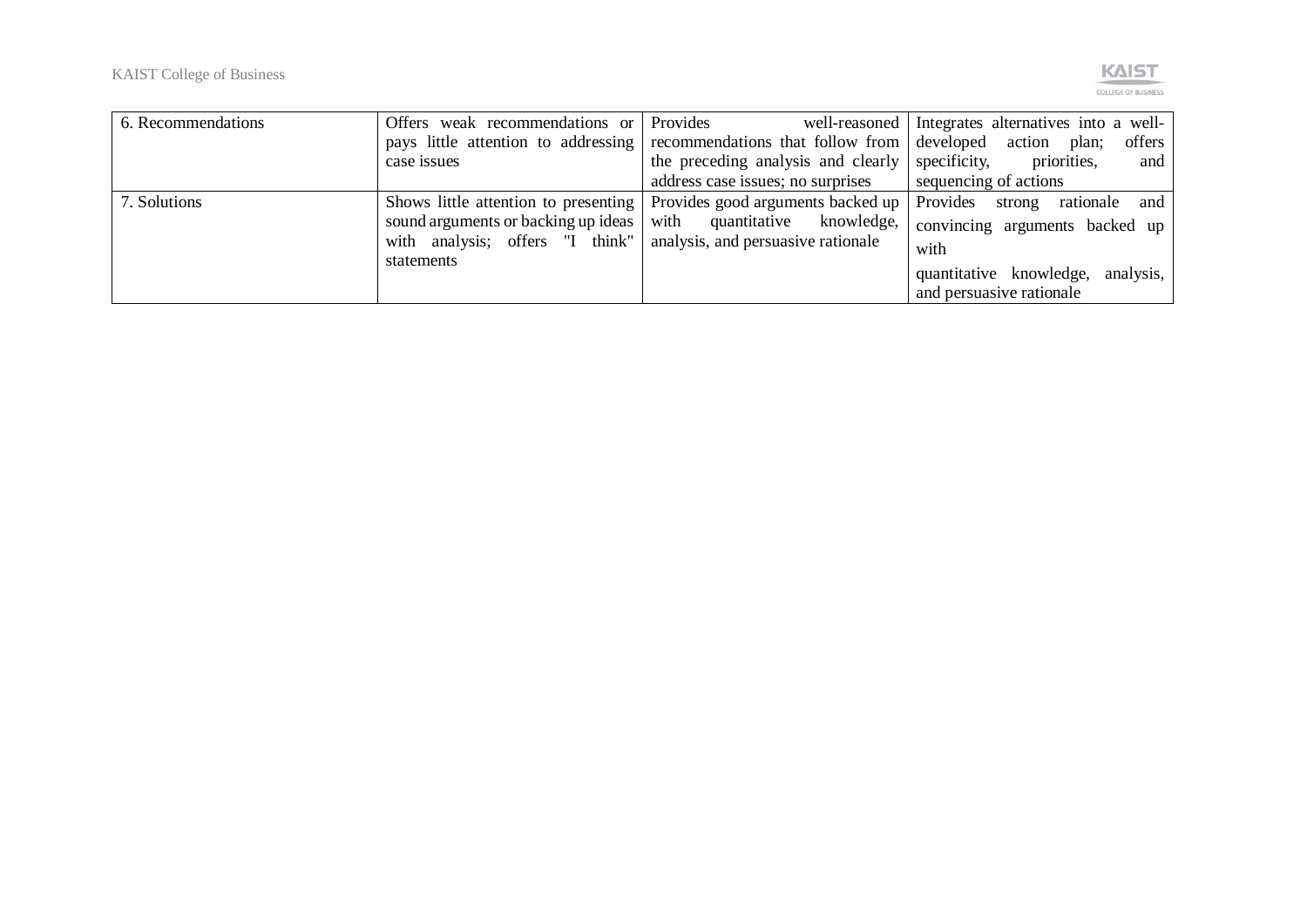

| L2. Research Qualification: Our graduates will have skills (or ability) to conduct quality research     |                                                              |                                                         |                                                                                                              |  |  |  |
|---------------------------------------------------------------------------------------------------------|--------------------------------------------------------------|---------------------------------------------------------|--------------------------------------------------------------------------------------------------------------|--|--|--|
| L21. Graduate will engage in management research and present the findings of such research effectively. |                                                              |                                                         |                                                                                                              |  |  |  |
|                                                                                                         | <b>Performance Level</b>                                     |                                                         |                                                                                                              |  |  |  |
| <b>Traits</b>                                                                                           | 1 (Fails to meet expectations)                               | 2 (Meets expectations)                                  | <b>3 (Exceeds expectations)</b>                                                                              |  |  |  |
| 1. Preparation: "fact finding"                                                                          | No significant research                                      | sources of relevant<br>At least 3<br>research           | Research that goes beyond "literal"<br>categories into "lateral" for points of<br>comparison                 |  |  |  |
| 2. Preparation: "problem/objective<br>finding"                                                          | No clear cut problem or objective<br>identified              | A problem identified but no or only<br>vague objectives | All problems clearly<br>stated and<br>multiple<br>objectives<br>prioritized<br>toward solution opportunities |  |  |  |
| 3. Incubation: "idea finding"                                                                           | Not many ideas generated with little<br>novelty or diversity | Good number of ideas but not overly<br>novel or diverse | Many ideas of a diverse nature                                                                               |  |  |  |
| 4. Illumination:<br>"solution finding"                                                                  | Selection fails to meet objective(s)                         | Selection solves problem stated in<br>main objective    | Selection<br>all<br>meets<br>objectives/maximizes solutions to<br>all problems                               |  |  |  |
| 5. Verification: "acceptance finding"<br>(idea is proven)                                               | Not a successful solution                                    | Minimally successful (modification<br>or improvement)   | Highly successful solution (uniquely<br>creative)                                                            |  |  |  |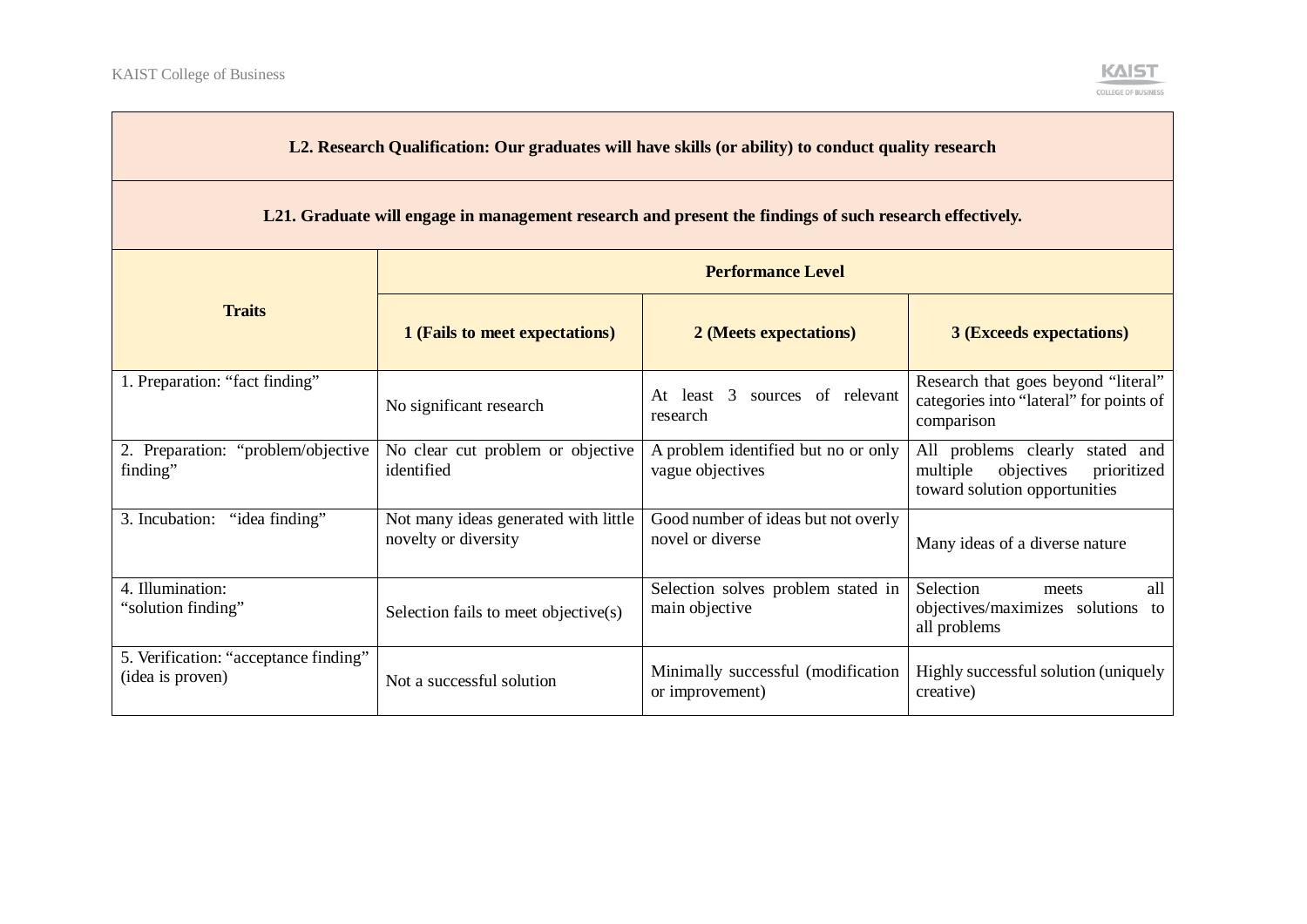

| L2. Research Qualification: Our graduates will have skills (or ability) to conduct quality research         |                                                                                                                                                           |                                                                                                                               |                                                                                                  |  |  |
|-------------------------------------------------------------------------------------------------------------|-----------------------------------------------------------------------------------------------------------------------------------------------------------|-------------------------------------------------------------------------------------------------------------------------------|--------------------------------------------------------------------------------------------------|--|--|
| L22. Graduate will have basic theory, analytical research tools, and background about their research areas. |                                                                                                                                                           |                                                                                                                               |                                                                                                  |  |  |
|                                                                                                             | <b>Performance Level</b>                                                                                                                                  |                                                                                                                               |                                                                                                  |  |  |
| <b>Traits</b>                                                                                               | 1 (Fails to meet expectations)                                                                                                                            | 2 (Meets expectations)                                                                                                        | <b>3 (Exceeds expectations)</b>                                                                  |  |  |
| Understanding Theory.                                                                                       | Misunderstands<br>superficially<br><sub>or</sub><br>understands<br>assumptions,<br>justifications<br>motivations,<br>and<br>implications of basic theory. | Understands most but not all aspects<br>of basic theory.                                                                      | Correctly understands all aspects of<br>basic theory.                                            |  |  |
| 2. Application of Theory                                                                                    | Derivation or application of theory is<br>not strong enough to support<br>research arguments.                                                             | Derivation or application of theory<br>supports research arguments, but<br>with some logical gap or unnatural<br>assumptions. | Derivation or application of theory<br>strongly<br>supports<br>research<br>arguments.            |  |  |
| effective<br>3. Proper use of<br>research tools.                                                            | Methods and tools used for research<br>irrelevant<br>with<br>is<br>research<br>arguments.                                                                 | Methods and tools used for research<br>is relevant with research arguments.<br>But there is a room for improvement.           | Methods and tools used for research<br>are perfectly adequate to address a<br>research argument. |  |  |
| Understanding<br>currently<br>4.<br>important<br>issues<br>on<br>research area.                             | Has no knowledge of currently<br>important or actively discussed<br>topics in their research area.                                                        | Has some knowledge of currently<br>important or actively discussed<br>topics in their research area.                          | Fully aware of currently important<br>or actively discussed topics in their<br>research area.    |  |  |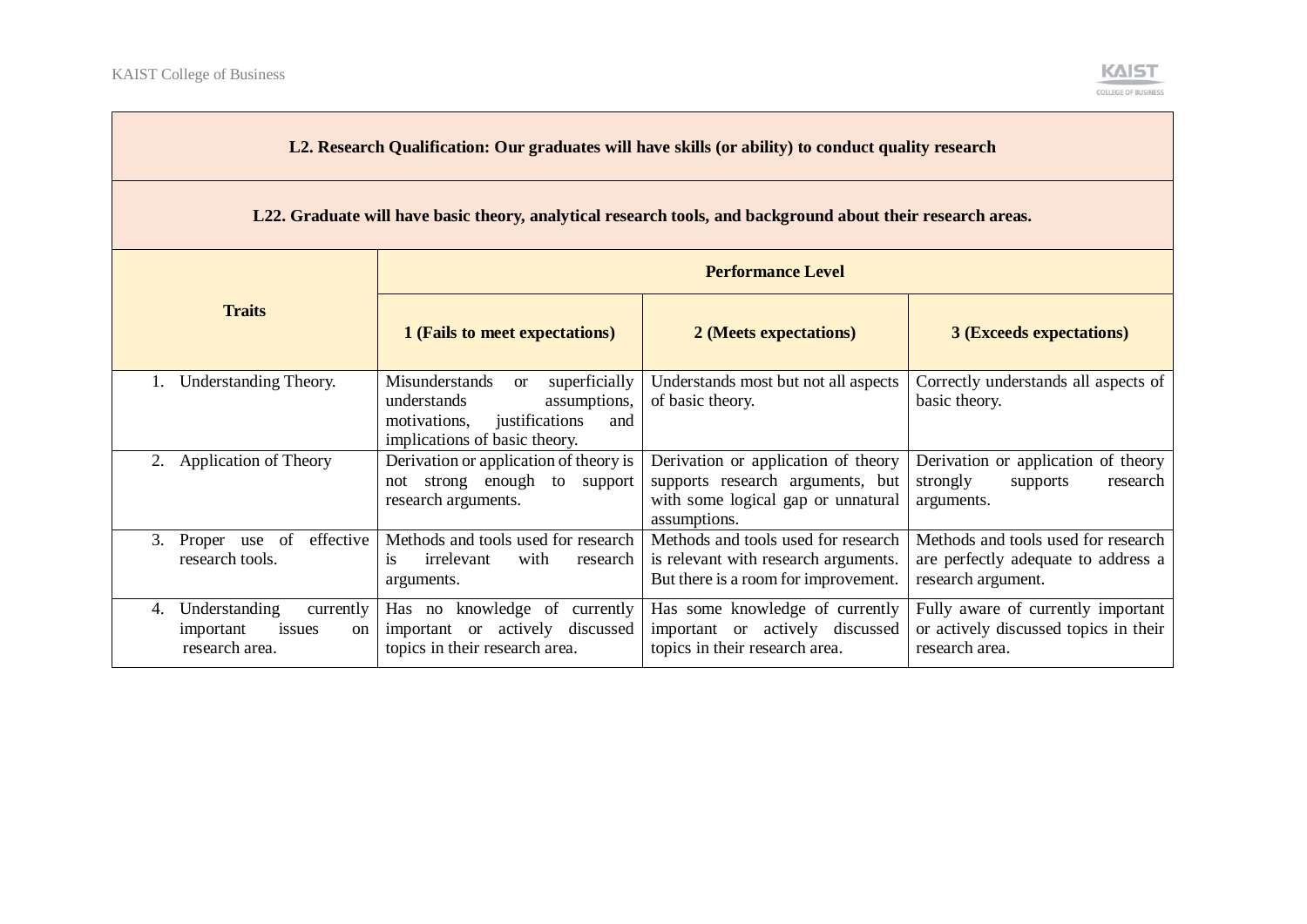

| L3. Communication: our graduates will be effective communicators. |                                                                                                                                |                                                                                                                                           |                                                                                                                                   |  |  |
|-------------------------------------------------------------------|--------------------------------------------------------------------------------------------------------------------------------|-------------------------------------------------------------------------------------------------------------------------------------------|-----------------------------------------------------------------------------------------------------------------------------------|--|--|
| L31. Graduate will produce professional business documents.       |                                                                                                                                |                                                                                                                                           |                                                                                                                                   |  |  |
|                                                                   | <b>Performance Level</b>                                                                                                       |                                                                                                                                           |                                                                                                                                   |  |  |
| <b>Traits</b>                                                     | 1 (Fails to meet expectations)                                                                                                 | 2 (Meets expectations)                                                                                                                    | <b>3 (Exceeds expectations)</b>                                                                                                   |  |  |
| Clear<br>introduction<br>1.<br>and<br>background                  | No or unclear introduction, and<br>absence of background information.                                                          | Provides an introduction, present<br>some but not all of the key<br>background information.                                               | Provides a coherent introduction and<br>addresses key background issues<br>effectively.                                           |  |  |
| 2. Discipline-related concepts and<br>issues                      | Discipline-specific concepts<br>and<br>issues are not identified, or they are<br>identified inappropriately.                   | Appropriately addresses most of the<br>key discipline-specific concepts and<br>issues but omits or identifies a few<br>of the minor ones. | Appropriately addresses all key<br>discipline-specific concepts<br>and<br>issues and most of the minor ones.                      |  |  |
| 3. Internally consistent arguments                                | inconsistent,<br>Arguments<br>are<br>different parts of the paper do not<br>relate well to each other and are<br>inconsistent. | Most arguments are consistent, and<br>most parts of the paper are integrated<br>and consistent.                                           | Arguments presented in the paper<br>are consistent and the different parts<br>of the paper are well integrated and<br>consistent. |  |  |
| 4. Logic and organization                                         | Arguments are poorly organized, do<br>not flow well, and are hard to follow.                                                   | Most but not all of the arguments are<br>well organized, flow logically, and<br>are easy to follow.                                       | All arguments are well organized,<br>flow logically, and are easy to<br>follow.                                                   |  |  |
| 5 Consistent conclusions                                          | or very weak connection<br>No.<br>between analysis and conclusions                                                             | Reasonable connection between<br>analysis and conclusions; there may<br>be minor inconsistencies                                          | Very strong connection between<br>analysis and conclusions; there are<br>no inconsistencies.                                      |  |  |
| 6. Style and grammar                                              | spelling<br><b>Numerous</b><br>errors;<br>inappropriate<br>grammar,<br>sentence<br>structure, and paragraphing used            | Few spelling errors,<br>generally<br>appropriate<br>grammar,<br>sentence<br>structure, and paragraphing.                                  | No or very minimal spelling,<br>grammar, sentence structure, and<br>paragraphing errors.                                          |  |  |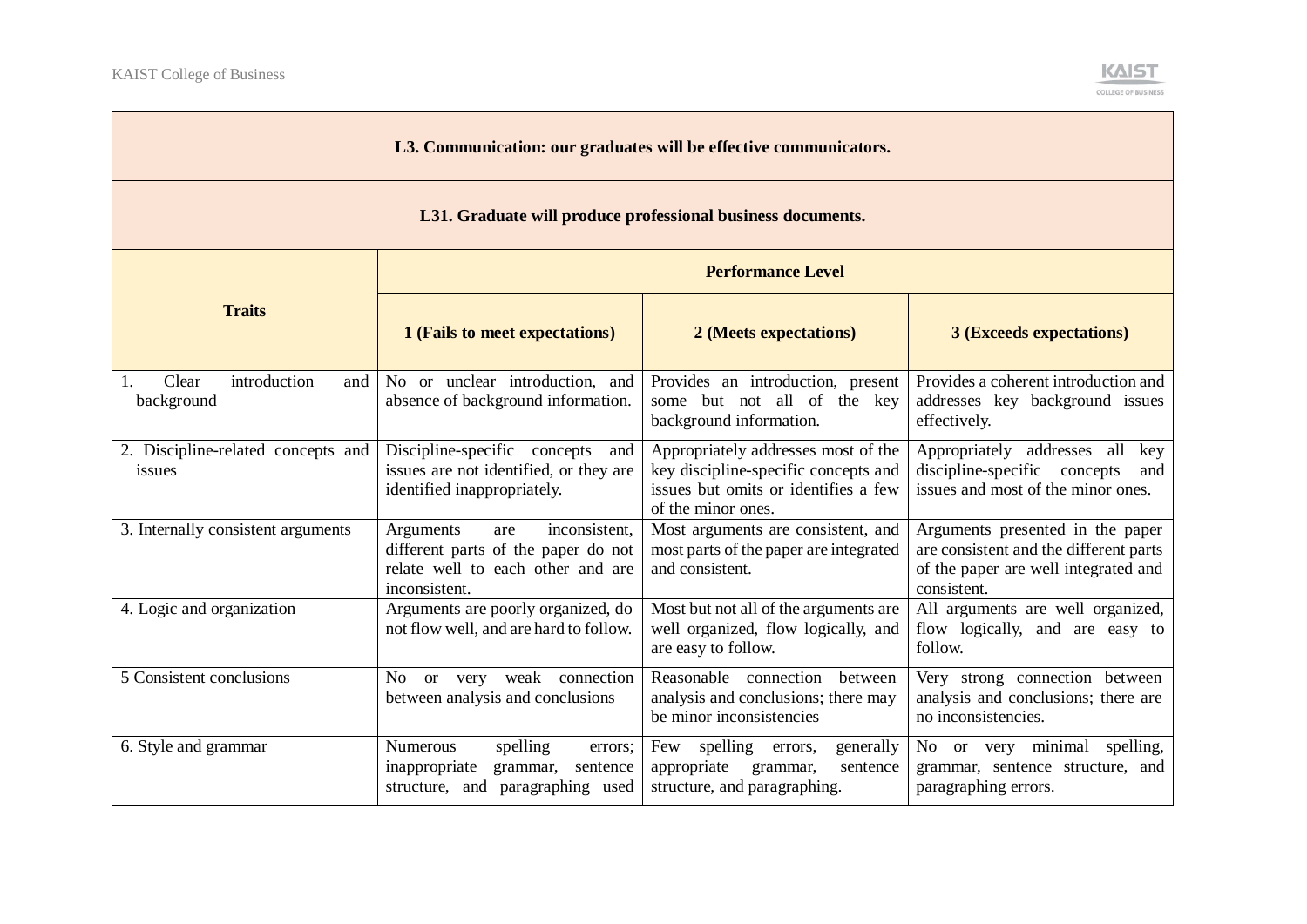

|                                       | throughout the document.                                                                                                                                                                         |                                                                                                                                                                                                                                                                                                                        |                                                                                                                                                                                                                                                  |
|---------------------------------------|--------------------------------------------------------------------------------------------------------------------------------------------------------------------------------------------------|------------------------------------------------------------------------------------------------------------------------------------------------------------------------------------------------------------------------------------------------------------------------------------------------------------------------|--------------------------------------------------------------------------------------------------------------------------------------------------------------------------------------------------------------------------------------------------|
| 7. Effective literature search skills | No.<br>of<br>literature<br>used<br>$\alpha$<br>inappropriate web-based sources;<br>from<br>come<br>sources<br>are<br>not<br>professional literature; sources are<br>not current and/or relevant. | Uses more than one research source<br>but demonstrates no attempt to<br>incorporate current information;<br>most sources are authoritative or<br>come from professional literature;<br>sources are generally current and<br>relevant.                                                                                  | Uses multiple research sources and<br>makes effective use of current and<br>reliable information; sources are<br>authoritative or come from the<br>professional literature;<br>includes<br>current relevant sources.                             |
| 8. Documents sources                  | No.<br>references;<br>inconsistent<br><sub>or</sub><br>evidence of plagiarism.                                                                                                                   | appropriate<br>Generally,<br>includes<br>citations within the document and<br>lists references at the end of the<br>documents; references are generally<br>usable but may not contain the full<br>bibliographic information; citations<br>references<br>generally<br>are<br>and<br>consistent throughout the documents | Includes appropriate citations within<br>the documents and lists references<br>that include full bibliographic<br>information for each citation in the<br>document; citations and references<br>are consistent<br>throughout<br>the<br>document. |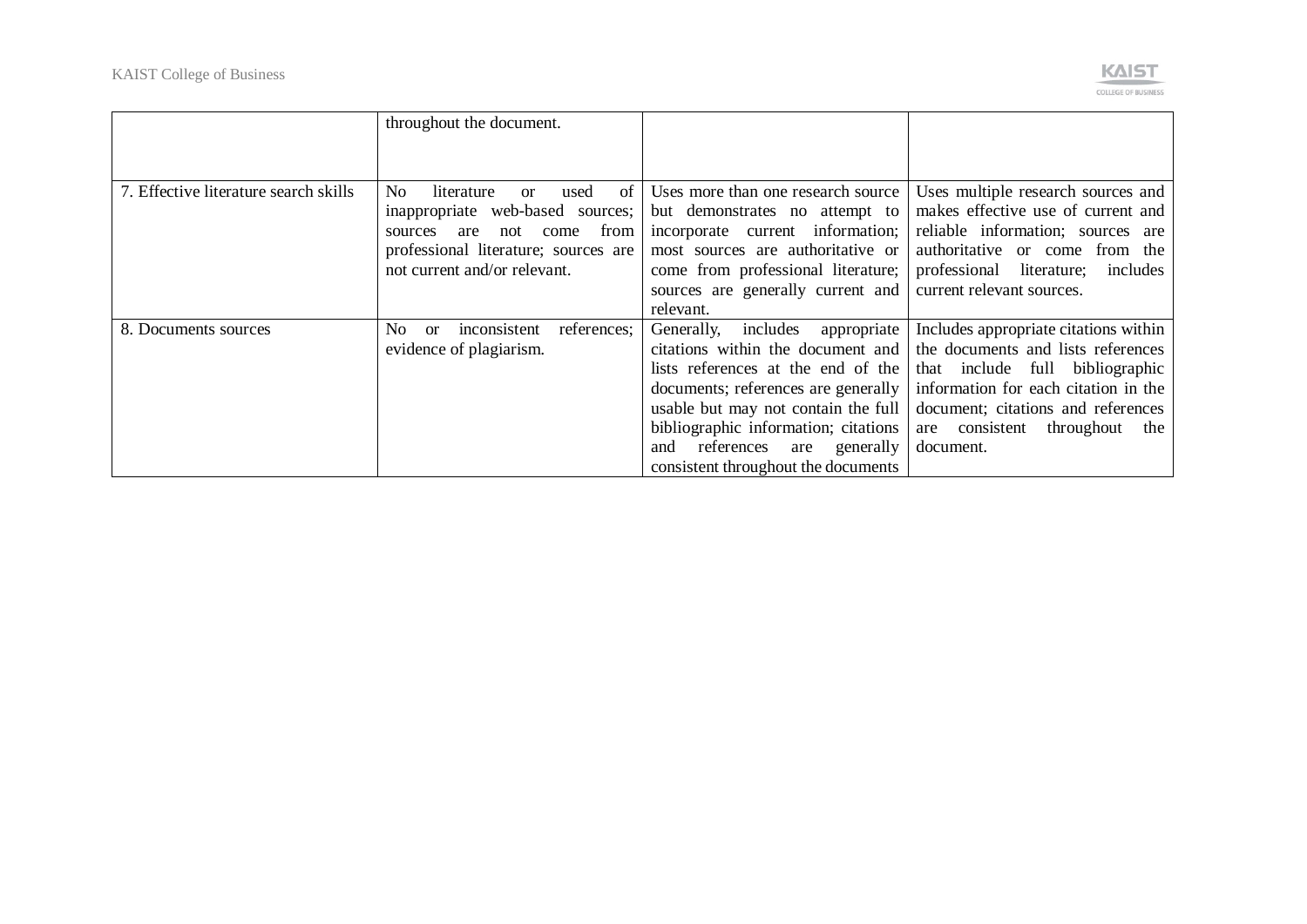

| L3. Communication: our graduates will be effective communicators.                           |                                                                                                                                              |                                                                                                                                                                                                              |                                                                                                                                                                                                                |  |  |
|---------------------------------------------------------------------------------------------|----------------------------------------------------------------------------------------------------------------------------------------------|--------------------------------------------------------------------------------------------------------------------------------------------------------------------------------------------------------------|----------------------------------------------------------------------------------------------------------------------------------------------------------------------------------------------------------------|--|--|
| L32. Graduate will deliver effective presentation accompanied with proper media technology. |                                                                                                                                              |                                                                                                                                                                                                              |                                                                                                                                                                                                                |  |  |
|                                                                                             | <b>Performance Level</b>                                                                                                                     |                                                                                                                                                                                                              |                                                                                                                                                                                                                |  |  |
| <b>Traits</b>                                                                               | 1 (Fails to meet expectations)                                                                                                               | 2 (Meets expectations)                                                                                                                                                                                       | <b>3 (Exceeds expectations)</b>                                                                                                                                                                                |  |  |
| 1. Organization                                                                             | No opening statement or irrelevant<br>statement; Loses focus more than<br>once; does not manage<br>time<br>effectively.                      | Has opening statement relevant to<br>topic, and gives outline of speech;<br>mostly organized with some<br>transitions; allows enough time to<br>deliver speech, although it could<br>have been better edited | Has a clear opening statement that<br>catches audience's interest and<br>gives overview; stays focused<br>Has<br>throughout.<br>transition<br>statement, ties sections together;<br>effective time management. |  |  |
| 2. Quality of slides                                                                        | Sloppy and/or unprofessional; may<br>be difficult to read; many slides are<br>superfluous.                                                   | Readable, professional, appropriate<br>number                                                                                                                                                                | Readable, professional, imaginative<br>and/or high quality (without being a<br>distraction).                                                                                                                   |  |  |
| 3. Voice quality and pace                                                                   | Demonstrates one or more of the<br>following: mumbling, too soft, too<br>loud, too fast, too slow, "umms."                                   | Can easily understand; appropriate<br>pace and volume; delivery is mostly<br>clear and natural                                                                                                               | Excellent delivery; conversational,<br>modulates<br>voice.<br>projects<br>enthusiasm, interest, confidence.                                                                                                    |  |  |
| 4. Mannerisms                                                                               | Demonstrates<br>one<br>or<br>more<br>distracting<br>mannerisms, which may include bad<br>posture, shifting feet, etc.                        | No distracting mannerisms. Decent<br>posture.                                                                                                                                                                | Uses body language effectively<br>(and<br>naturally)<br>maintain<br>to<br>audience's interest                                                                                                                  |  |  |
| 5. Professionalism                                                                          | Makes excuses for the presentation;<br>word choice is not appropriate for<br>audience; inappropriately informal,<br>does not stay "in role." | audience<br>profession-ally,<br>Treats<br>word choice is acceptable (does not<br>use                                                                                                                         | Treats<br>audience<br>professionally;<br>confident, shows command of topic                                                                                                                                     |  |  |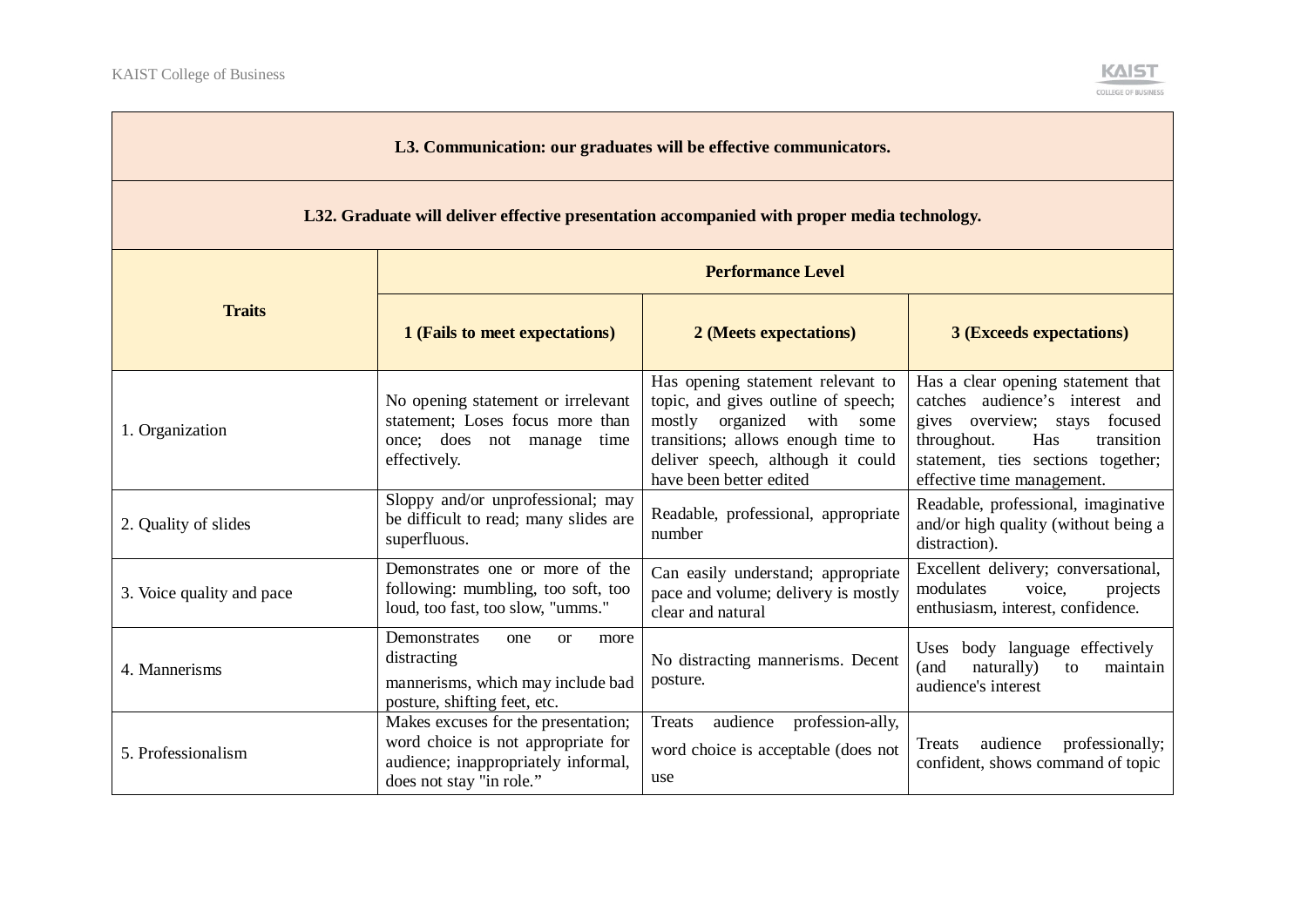

|                                    |                                     | under<br>slang); keeps<br>nervousness<br>control                                                        |                                     |
|------------------------------------|-------------------------------------|---------------------------------------------------------------------------------------------------------|-------------------------------------|
|                                    |                                     | Relies heavily on slides or notes; Looks at slides to keep on track with Slides are use effortlessly to |                                     |
| 6. Use of media/rapport with makes | little<br>eye<br>contact;           | presentation; appropriate number of                                                                     | enhance speech; speech could be     |
| audience                           | inappropriate number of slides (too | slides; maintains eye contact most                                                                      | effectively delivered without them; |
|                                    | many or too few).                   | of the time.                                                                                            | perfect eye contact.                |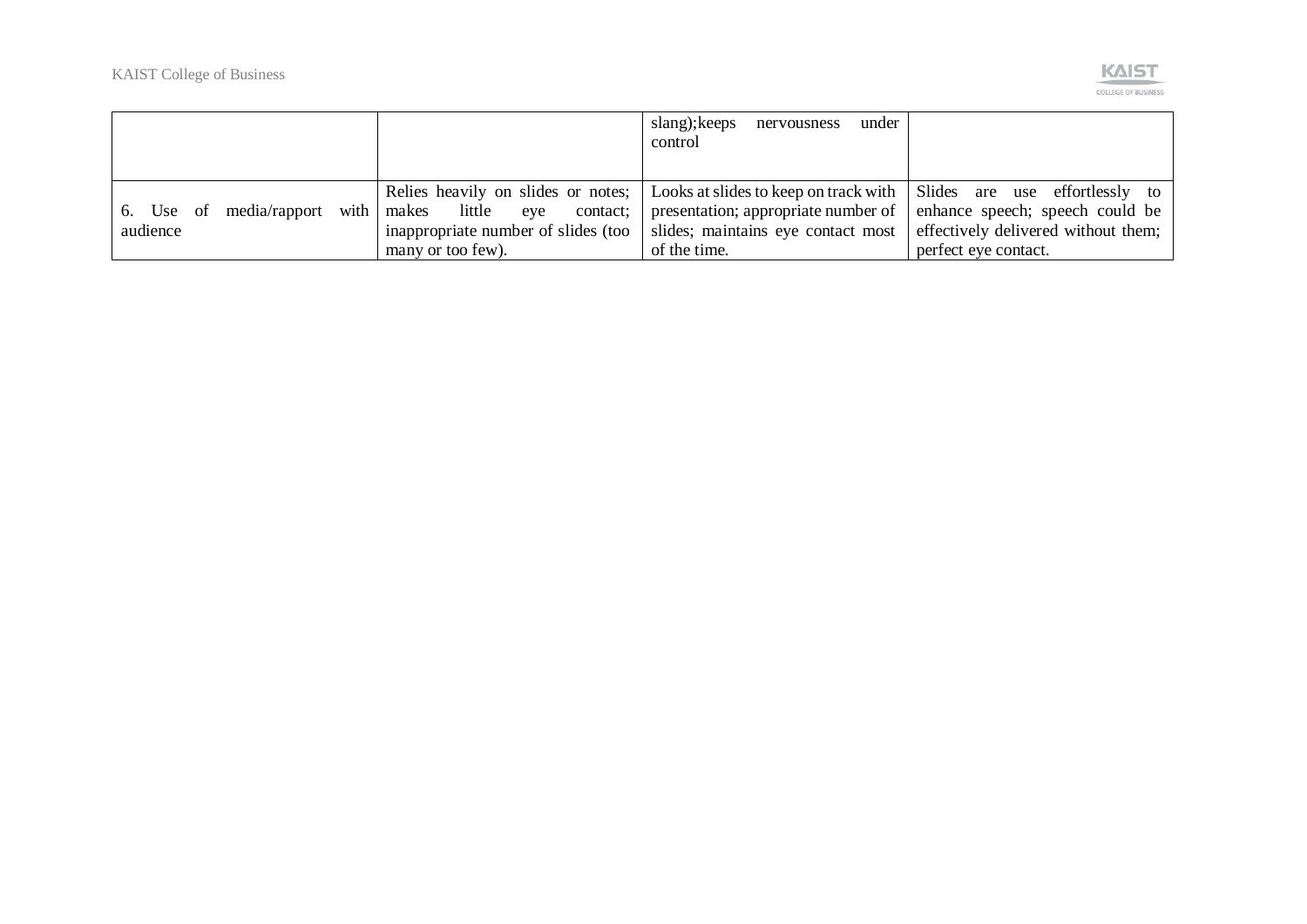

| L3. Communication: our graduates will be effective communicators.                       |                                                                                                                                                                                           |                                                                                                               |                                                                                                                              |  |  |  |
|-----------------------------------------------------------------------------------------|-------------------------------------------------------------------------------------------------------------------------------------------------------------------------------------------|---------------------------------------------------------------------------------------------------------------|------------------------------------------------------------------------------------------------------------------------------|--|--|--|
| L33. Graduate will demonstrate effective interpersonal communication in a team setting. |                                                                                                                                                                                           |                                                                                                               |                                                                                                                              |  |  |  |
| <b>Traits</b>                                                                           | <b>Performance Level</b>                                                                                                                                                                  |                                                                                                               |                                                                                                                              |  |  |  |
|                                                                                         | 1 (Fails to meet expectations)                                                                                                                                                            | 2 (Meets expectations)                                                                                        | <b>3 (Exceeds expectations)</b>                                                                                              |  |  |  |
| 1. Commitment                                                                           | Seems reluctant to engage fully in<br>discussions and task assignments                                                                                                                    | Consistently<br>demonstrates<br>commitment to the project by<br>being prepared for each group<br>meeting      | Follows up on ideas and suggestions<br>from previous meetings and reports<br>findings to the group                           |  |  |  |
| Balance between task and<br>2.<br>interpersonal relations                               | Focuses exclusively on task to be<br>accomplished without regard to<br>member<br>focuses<br>team<br>$\alpha$<br>exclusively on<br>interpersonal<br>relations<br>without<br>regard to task | <b>Balances</b><br>the<br>for<br>task<br>need<br>accomplishment with the needs of<br>individuals in the group | Volunteers to assist others and shares<br>information openly                                                                 |  |  |  |
| 3. Contributions                                                                        | Does not offer ideas or suggestions<br>that contribute to problem solving                                                                                                                 | Frequently offers helpful ideas or<br>suggestions                                                             | Listens<br>actively<br>and<br>shows<br>understanding by paraphrasing or by<br>acknowledging and building on<br>others' ideas |  |  |  |
| 4. Stays on track                                                                       | group off track<br>Takes the<br>by<br>conversations<br>initiating<br>$\alpha$<br>discussions unrelated to the task                                                                        | Introduces suggestions and ideas<br>that are relevant to the task                                             | Uses tact and diplomacy to alert<br>group that focus has strayed from the<br>task at hand                                    |  |  |  |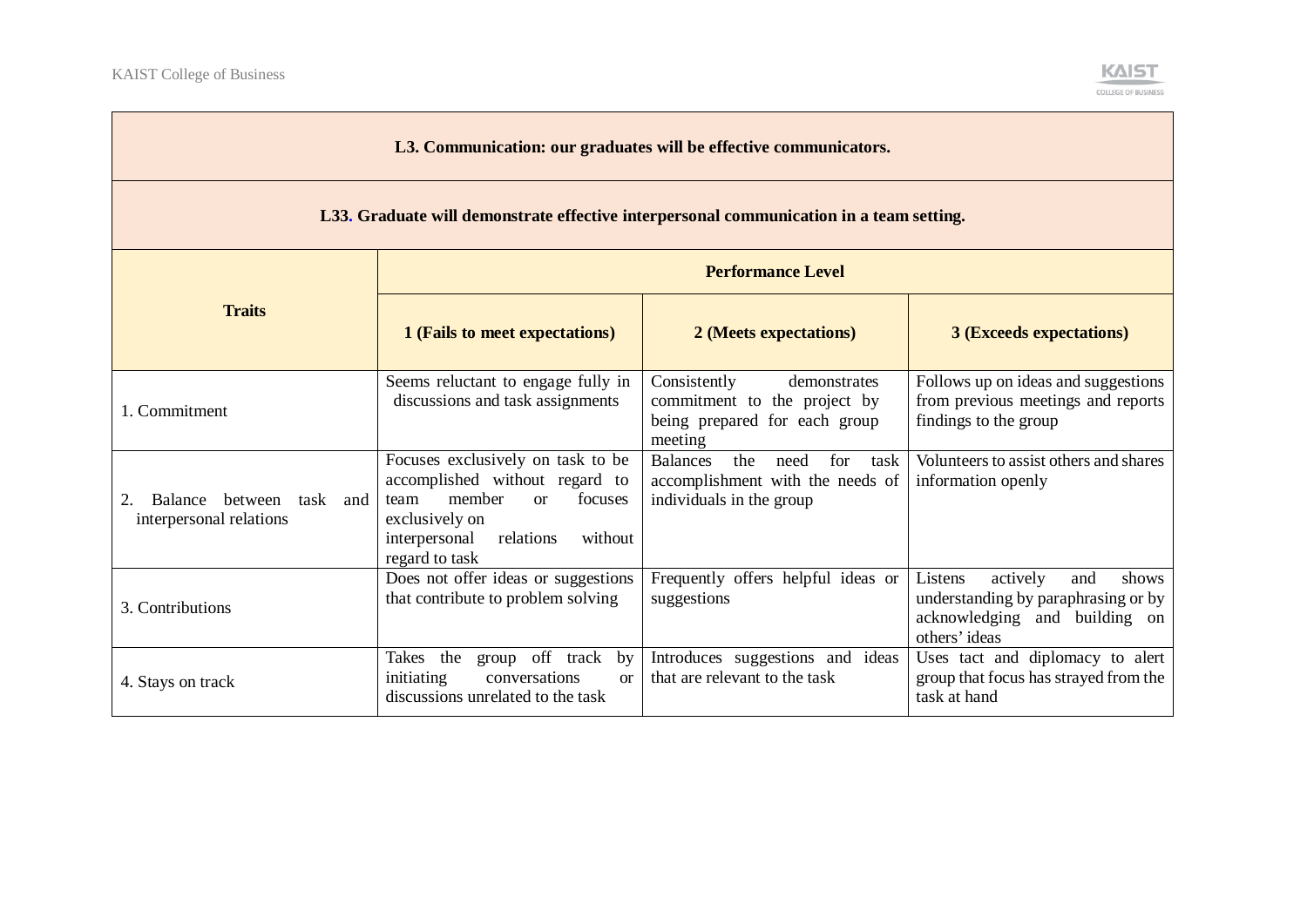and the control of the control of the control of the control of the control of the control of the control of the control of the control of the control of the control of the control of the control of the control of the cont



| L4. Global Perspective: Our graduates will have a global perspective.                                              |                                                                                                                                            |                                                                                                                                   |                                                                                                                                |  |  |  |
|--------------------------------------------------------------------------------------------------------------------|--------------------------------------------------------------------------------------------------------------------------------------------|-----------------------------------------------------------------------------------------------------------------------------------|--------------------------------------------------------------------------------------------------------------------------------|--|--|--|
| L41. Graduate will understand global business issues and relate current issues to emerging business opportunities. |                                                                                                                                            |                                                                                                                                   |                                                                                                                                |  |  |  |
| <b>Traits</b>                                                                                                      | <b>Performance Level</b>                                                                                                                   |                                                                                                                                   |                                                                                                                                |  |  |  |
|                                                                                                                    | 1 (Fails to meet expectations)                                                                                                             | 2 (Meets expectations)                                                                                                            | <b>3 (Exceeds expectations)</b>                                                                                                |  |  |  |
| 1. Understanding of global issues                                                                                  | No or incomplete understanding of<br>some or all of the following relevant<br>global issues: economic, cultural,<br>legal, demographic     | Some understanding of most of the<br>relevant issues                                                                              | Clear and detailed understanding of<br>relevant issues                                                                         |  |  |  |
| 2. Analysis of global issues                                                                                       | No analysis of impact of relevant<br>global issues; erroneous analysis of<br>impact                                                        | Some analysis of impact of global<br>inaccuracies in<br>issues;<br>some<br>analysis                                               | Clear, accurate and detailed analysis<br>of impact of relevant global issues                                                   |  |  |  |
| 3. Application of analysis to global<br>business situation                                                         | No application of analysis to<br>specific global business situation;<br>conclusions<br>incorrect<br><sub>or</sub><br>recommendations made. | Some application of analysis to<br>specific global business situation,<br>conclusions<br>weak<br>$\alpha$<br>recommendations made | Clear application of analysis to<br>global business situation;<br>valid<br>conclusions<br>and<br>good<br>recommendations given |  |  |  |